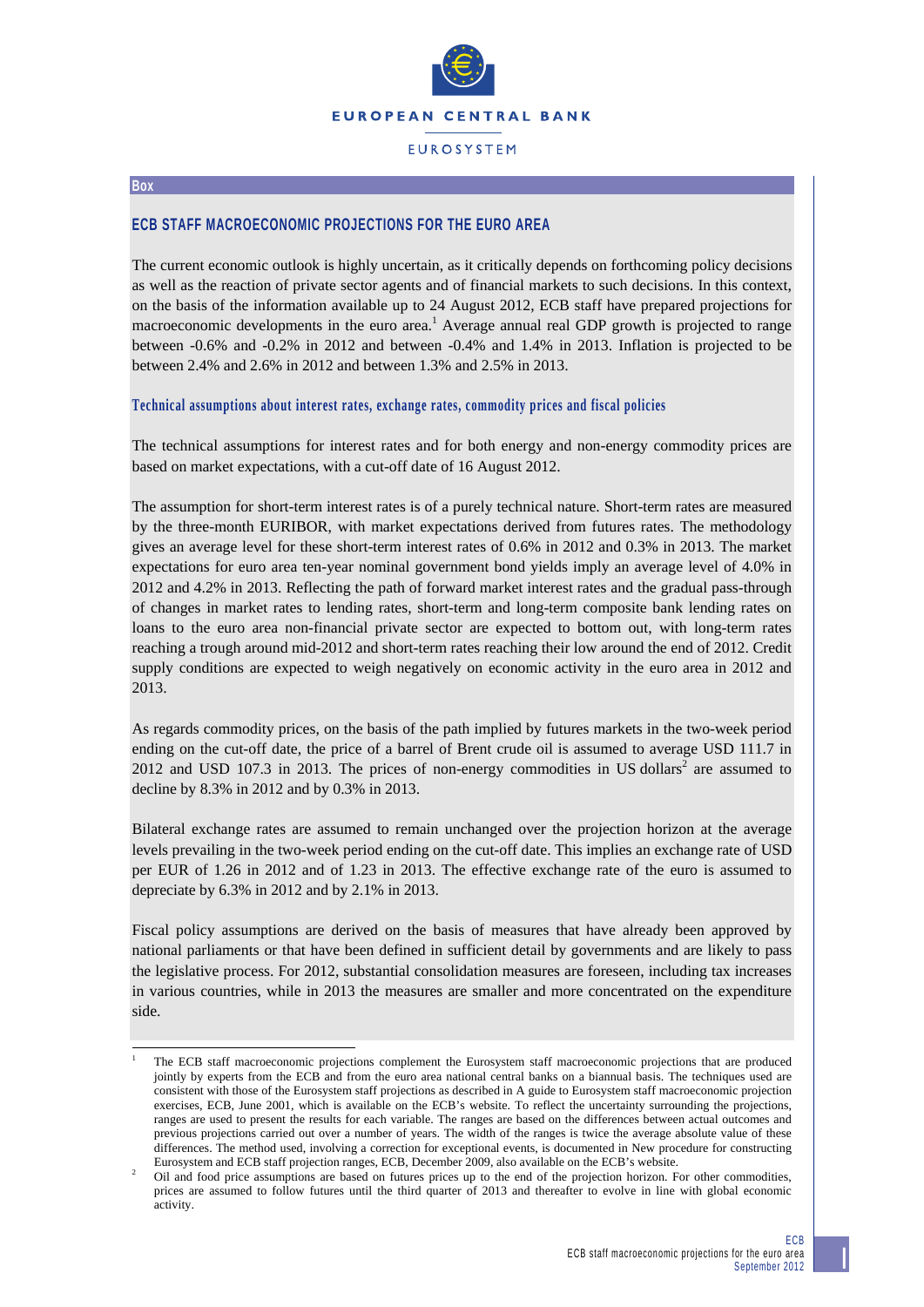#### **Assumptions with regard to the international environment**

World real GDP growth (excluding the euro area) is projected to pick up from 3.8% in 2012 to 4.0% in 2013. Although the recent releases of real GDP growth data for the second quarter of 2012 confirmed a fairly synchronised moderation in global growth momentum, a gradual pick-up in global growth starting in the course of the second half of 2012 is expected, supported by improving financial conditions, in an environment of accommodative monetary policies. However, the pace of growth in major advanced economies is expected to be dampened by weaknesses in the labour and housing markets of those economies, as well as the need to further repair both public and private sector balance sheets. In emerging markets, growth has moderated recently but remains solid, thereby making an important contribution to global economic activity. Euro area foreign demand is expected to grow by 4.2% in 2012 and 5.8% in 2013.

#### **Real GDP growth projections**

Real GDP declined by 0.2% in the second quarter of 2012, following a stagnation in the previous quarter. The ongoing and persistent weakness of activity, which started in the spring of 2011, largely reflects the fragility of domestic demand, which more than outweighs positive external contributions to growth. In the second half of 2012 real GDP is projected to decline slightly, as the adverse impact of high commodity prices, a tightening in the fiscal stance, low consumer and business confidence and adverse credit supply conditions in some countries continues to affect activity. Looking ahead, real GDP growth is expected to gradually gain momentum during the course of 2013. Initially, an improving external environment and enhanced competitiveness are projected to support exports. The recovery is also likely to be supported by the favourable impact of the very low level of short-term interest rates on private demand and by the effects on real disposable income of the assumed decline in energy and food price inflation. Moreover, measures to restore the functioning of the financial system should also support domestic demand. However, ongoing balance sheet restructuring and adverse financial conditions in some euro area countries are likely to continue to dampen the projected recovery over the forecast horizon. Overall, the projected recovery is expected to remain muted by historical standards, resulting in a negative output gap over the whole projection horizon. In annual terms, real GDP is expected to grow by between -0.6% and - 0.2% in 2012 and between -0.4% and 1.4% in 2013.

Considering the demand components in more detail, extra-euro area export growth is projected to gain momentum during the second half of 2012 and to pick up further thereafter, reflecting the gradual strengthening of euro area foreign demand as well as gains in export price competitiveness. Business investment is expected to decline during the remainder of 2012, owing to the heightened uncertainty and weak sentiment, as well as to adverse credit supply conditions in some countries. It should pick up again in 2013, supported by the strengthening in domestic and external demand, the very low level of interest rates, expectations of lower cost pressures and improving profit mark-ups. Residential investment is expected to decline in the near term, before recovering modestly from late 2012 onwards. The need for further adjustment to correct past excesses in the housing markets of some countries is expected to continue to weigh on residential investment. However, these adverse effects should be offset, albeit only partially, by the enhanced relative attractiveness of housing investment in some other countries, in which residential investment is supported markedly by historically low mortgage rates. Government investment is expected to decline throughout the projection horizon, owing to the fiscal consolidation packages in several euro area countries.

Private consumption is projected to decline throughout 2012, reflecting a fall in real disposable income, owing to a decrease in both employment and real compensation per employee, fiscal consolidation measures and weak non-labour income. A decline in the savings ratio, as households try to smooth consumption over time, should partially compensate for the fall in real disposable income. However, the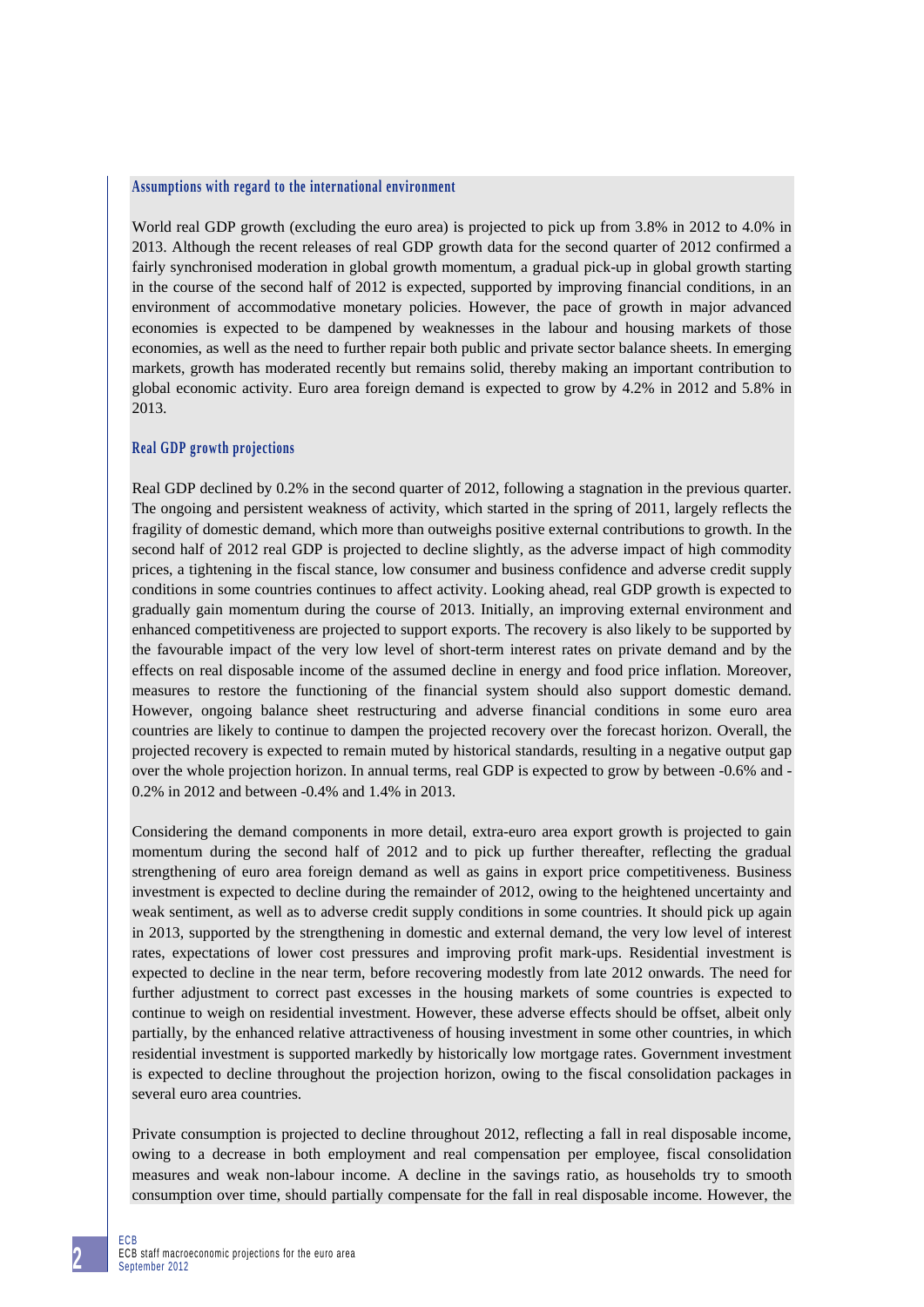drop in the savings ratio is expected to be moderated by the persistent rise in the unemployment rate and weak consumer sentiment, which are likely to increase precautionary savings. Private consumption is expected to increase modestly during the course of 2013, reflecting the recovery of real disposable income as the adverse impact of the above factors gradually fades and a decline in commodity price pressures benefits real incomes. Government consumption is projected to decline in 2012 and 2013, owing to fiscal consolidation efforts.

Following a decline in the first half of 2012, extra-euro area imports are expected to increase again in the second half of the year and to gain further momentum thereafter, albeit still constrained by weak total demand. Reflecting stronger growth in exports, net trade is expected to make a significant positive contribution to GDP growth over the whole projection horizon. The current account, which was balanced in 2011, is expected to register a widening surplus over the projection horizon owing to an increasing trade surplus.

## **Table A Macroeconomic projections for the euro area**

|                               | 2011   | 2012          | 2013         |
|-------------------------------|--------|---------------|--------------|
| <b>HICP</b>                   | 2.7    | $2.4 - 2.6$   | $1.3 - 2.5$  |
|                               |        |               |              |
| Real GDP                      | 1.5    | $-0.6 - -0.2$ | $-0.4 - 1.4$ |
| Private consumption           | 0.2    | $-1.1 - -0.7$ | $-0.8 - 0.8$ |
| Government consumption        | $-0.3$ | $-0.8 - -0.2$ | $-0.8 - 0.4$ |
| Gross fixed capital formation | 1.5    | $-4.1 - -2.5$ | $-1.7 - 2.7$ |
| Exports (goods and services)  | 6.4    | $1.8 - 4.4$   | $1.1 - 8.1$  |
| Imports (goods and services)  | 4.2    | $-1.3 - 1.3$  | $0.3 - 7.1$  |

(average annual percentage changes)1)

1) The projections for real GDP and its components refer to working day-adjusted data. The projections for imports and exports include intra-euro area trade.

## **Price and cost projections**

The headline inflation rate, which in August stood at 2.6%, is expected to remain above the 2% mark throughout 2012, owing to high energy prices, the depreciation of the euro and increases in indirect taxes in some countries. It is expected to average between 2.4% and 2.6% in 2012. In 2013 the inflation rate is expected to decline to between 1.3% and 2.5%, largely driven by developments in energy price inflation, which is foreseen to ease substantially over the projection horizon, reflecting the assumed gradual decline in oil prices. Food price inflation is also expected to decrease in 2013. HICP inflation excluding food and energy is expected to remain broadly stable over the projection horizon. Upward pressures related to the recent depreciation of the euro and increases in indirect taxes and administered prices in some countries are expected to be broadly offset by downward pressures stemming from an environment of weak domestic demand and high unemployment.

In more detail, external price pressures, driven upwards in the past by rising oil prices and the depreciation of the euro, are expected to ease over the projection horizon. In particular, the assumptions of a stabilisation of the euro exchange rate and of a decline in oil prices imply that the annual growth rate of the import deflator should decline gradually. With regard to domestic price pressures, the annual growth rate of compensation per employee is expected to decline in 2012 and to remain subdued in 2013, reflecting the deteriorating situation in the labour market and fiscal consolidation measures in some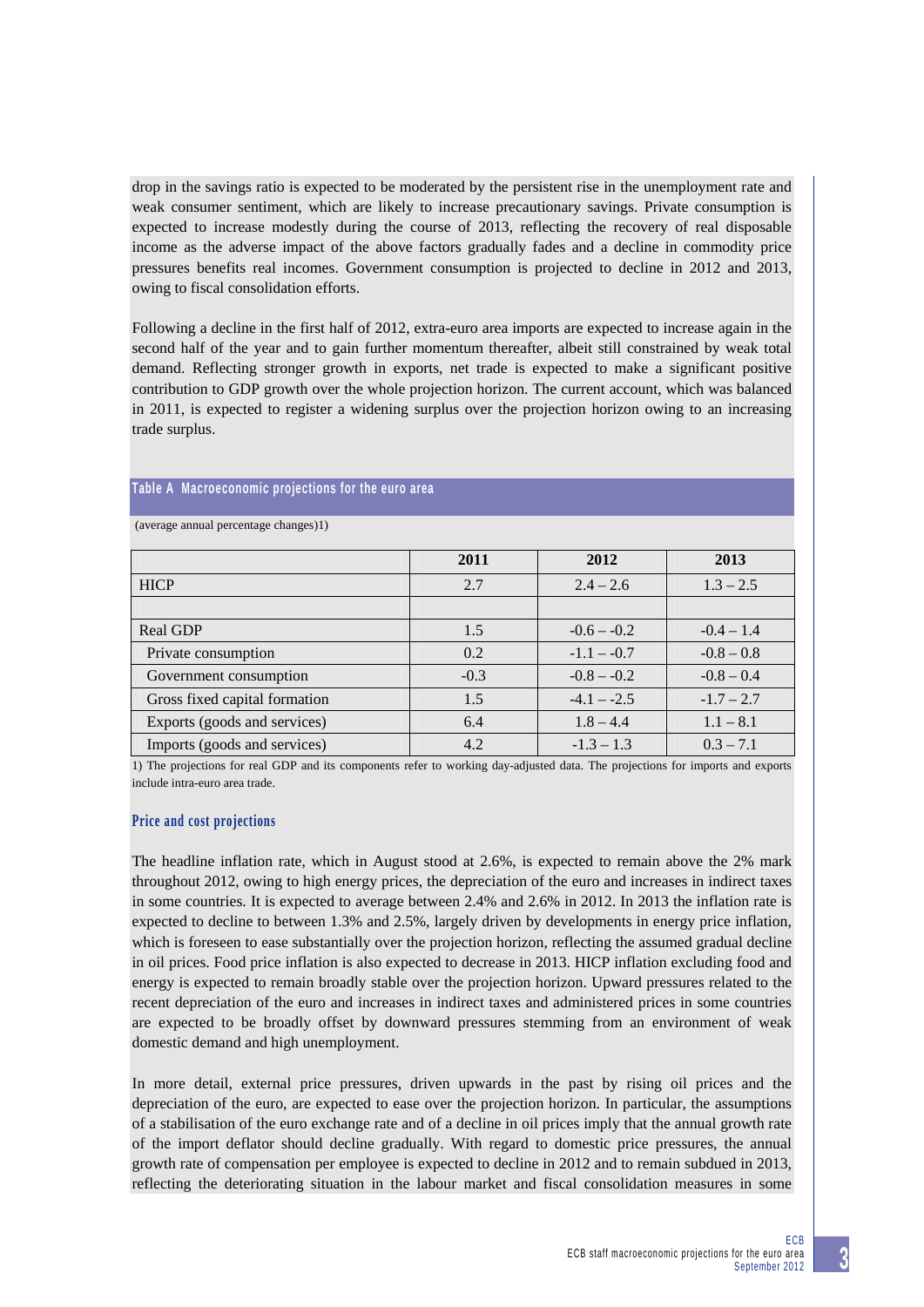countries. Since wages are expected to grow less than prices in 2012, real compensation per employee is projected to fall in that year before stabilising in 2013, remaining, however, well below the pace of productivity growth. Growth in unit labour costs is projected to pick up in 2012 and to decline in 2013, mostly owing to productivity developments. The profit margin indicator is expected to fall in 2012, buffering the increasing unit labour costs in an environment of weak demand. Thereafter, decelerating unit labour costs and improving economic conditions are expected to support the recovery in profit margins. As part of fiscal consolidation plans, increases in administered prices and indirect taxes are expected to make a large contribution to HICP inflation in 2012 and in 2013.

# **Comparison with the June 2012 projections**

Compared with the Eurosystem staff macroeconomic projections published in the June 2012 issue of the Monthly Bulletin, the ranges for real GDP growth in the euro area for 2012 and 2013 have been revised downwards. Most of the downward revisions concern the last two quarters of 2012, implying a negative statistical carry-over into 2013. With regard to HICP inflation, the projection ranges for 2012 and 2013 are somewhat higher than in the June 2012 projections, mainly reflecting the impact of the weaker exchange rate of the euro.

## **Table B Comparison with the June 2012 projections**

(average annual percentage changes)

|                           | 2012         | 2013         |  |
|---------------------------|--------------|--------------|--|
| Real GDP $-$ June 2012    | $-0.5 - 0.3$ | $0.0 - 2.0$  |  |
| Real GDP – September 2012 | $-0.6 - 0.2$ | $-0.4 - 1.4$ |  |
|                           |              |              |  |
| $HICP - June 2012$        | $2.3 - 2.5$  | $1.0 - 2.2$  |  |
| $HICP - September 2012$   | $2.4 - 2.6$  | $1.3 - 2.5$  |  |

## **Comparison with forecasts by other institutions**

A number of forecasts for the euro area are available from both international organisations and private sector institutions (see Table C). However, these forecasts are not strictly comparable with one another or with the ECB staff macroeconomic projections, as they were finalised at different points in time. Additionally, they use different (partly unspecified) methods to derive assumptions for fiscal, financial and external variables, including oil and other commodity prices. Finally, there are differences in working day adjustment methods across different forecasts.

According to the forecasts currently available from other organisations and institutions, euro area real GDP growth is expected to range between -0.5% and -0.1% in 2012, which is close to the range of the ECB staff projections. For 2013, available forecasts lie between 0.3% and 1.0%, which is within the range of the ECB staff projections. As regards inflation, available forecasts suggest that the average annual HICP inflation rate will be in a range between 2.0% and 2.4% in 2012, which is below the range of the ECB staff projections. For 2013, available forecasts suggest that HICP inflation will be in a range between 1.6% and 1.9%, which is within the range of the ECB staff projections.